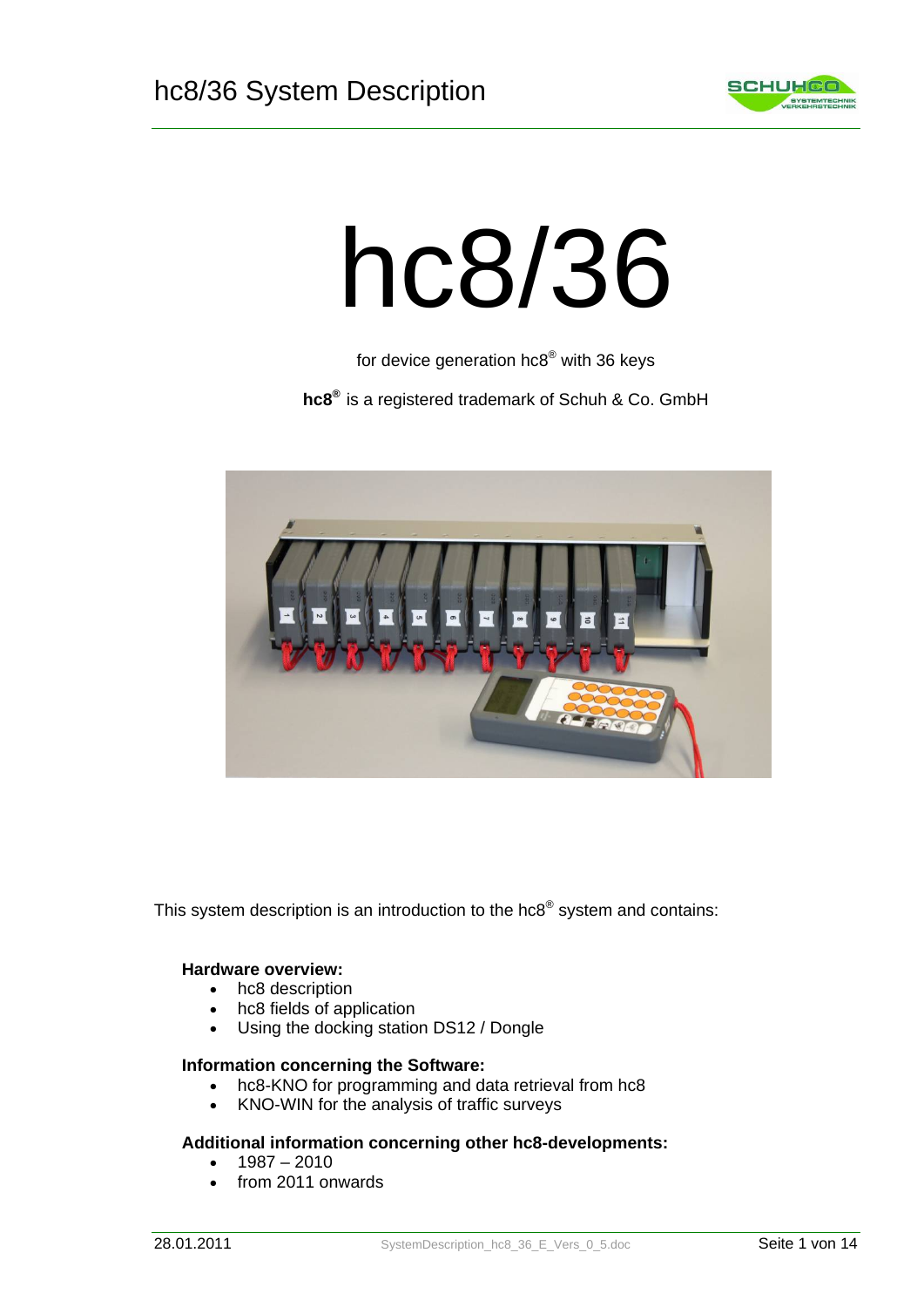

# **1 Introduction**

The hc8/36 data logger is part of the hc8 system that was brought on the market in 1987 and exists in several versions of soft and hard ware ever since.

In general, the hc8-system is used for the manual acquisition of traffic data for various purposes and the efficient and fast processing of acquired and analysed traffic data and indicators.

#### **Improved hc8/36**

- the 3rd generation hc8 incorporates 20 years of experience
- power saving electronics let you operate the device for months on one battery charge
- flash memory, therefore no loss of data due to empty batteries
- 36 freely programmable keys
- internal storing of each key press event accurately to the second
- big, 8-line display
- configurable switching on and off of display lighting
- communication with optical IrDA-interface, which means no connector problems
- device-Ids can be set by the customer himself
- firmware updates can be easily done by the customer himself
- robust, splash-proof casing
- stackable casings
- device weighs only 225 g
- inexpensive printed key pad foils
- own foils can be printed with a laser printer

#### **Improved Docking-Station DS12**

- compact and lightweight, takes up to 12 hc8/36
- connection to PC via USB-interface
- devices can be easily inserted, no alignment of connectors necessary
- can be cascaded so that several docking stations can be accessed at the same time with one USB-connection
- docking stations can be stacked and connected

#### **Improvements due to the new USB-Stick (Dongle)**

- hc8/36 can be programmed and read directly at your desk, no extra space needed and independent of the DS12 docking station
- no power supply needed, also for mobile use with a laptop
- 20 to 30 devices can be processed simultaneously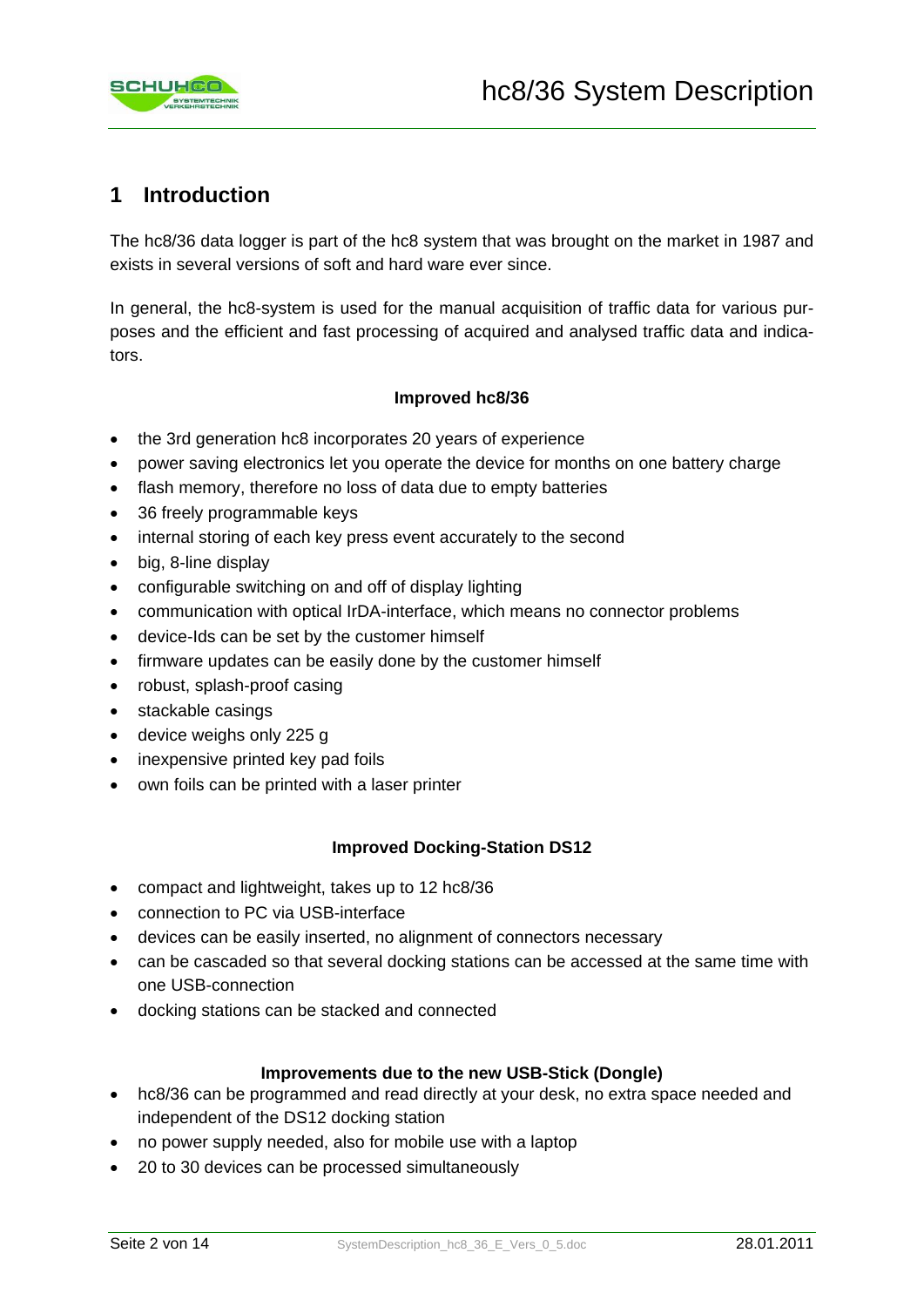

# **2 Scope of Delivery**

Depending on the scope of your order, the delivery includes the following components:

- hc8-data loggers of version hc8/36
- String to hang hc8-data logger around the neck
- exchangeable foils
- Docking-Station DS12 (for programming, data retrieval, loading, storing)
- Docking-Station DS12 power supply unit
- Docking-Station DS12 USB data cable
- DS12 to DS12 connection cable (RJ45 patch cable)
- Dongle (infrared interface for programming and data retrieval)
- Extension cable USB Dongle
- driver software for USB-interface
- Software hc8-KNO for hc8/36 programming and data retrieval
- Installation Guide for Hard- and Software
- User manual hc8-KNO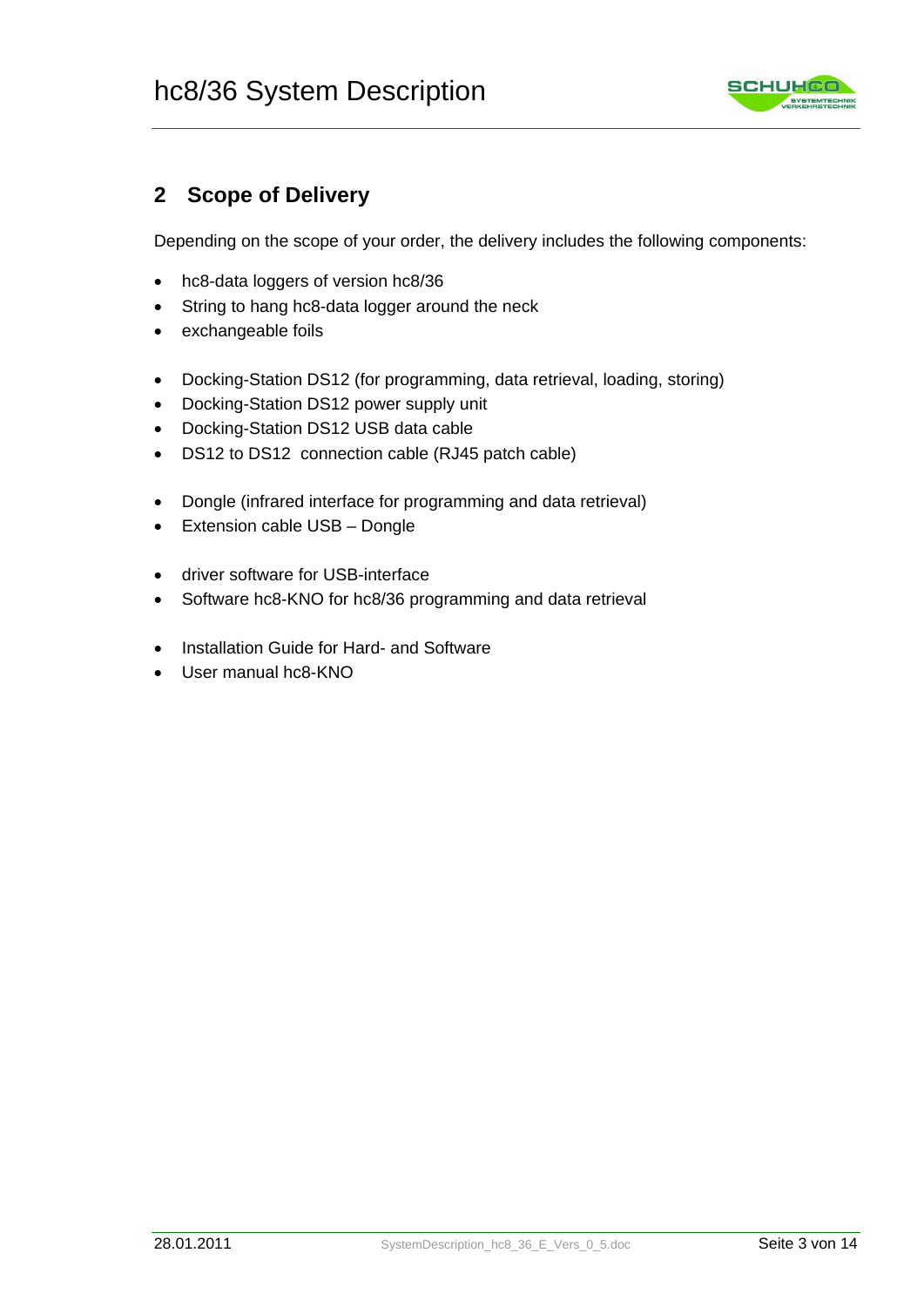

# **3 Installation of Hard- and Software**

The notes for installation will be provided with the individual products. These notes have to be followed exactly to ensure the correct working of the system.

#### **3.1 Hardware**

- Infrared interface in connection with DS12 Docking Station
	- Installation: see separate installation guide "hc8/36 HW / SW"
- Infrared interface as Dongle
	- Installation: see separate installation guide "hc8/36 HW / SW"
- DS12 Docking Station (programming, data retrieval, loading, storing)
	- start of operation: see description below
- hc8-data loggers of version hc8/36
	- start of operation: see description below

## **3.2 Software**

- hc8-KNO
	- Installation: see separate installation guide "hc8/36 HW / SW"
	- operation: see separate user guide "hc8-KNO"
- KNO-WIN
	- Installation: see separate user guide "KNO-WIN"
	- Update: see separate instructions "Update Instructions KNO-WIN"
	- operation: see separate user quide "KNO-WIN"

#### **3.3 Interface**

There are two ways to program and read out the hc8/36 data loggers via the USBinterface:

- Docking-Station DS12 with integrated infrared interface
- Infrared-Dongle also called IrDA-Stick

To use the interface, first install the software as specified in installation quide "hc8/36 HW / SW" and then put the hardware into operation.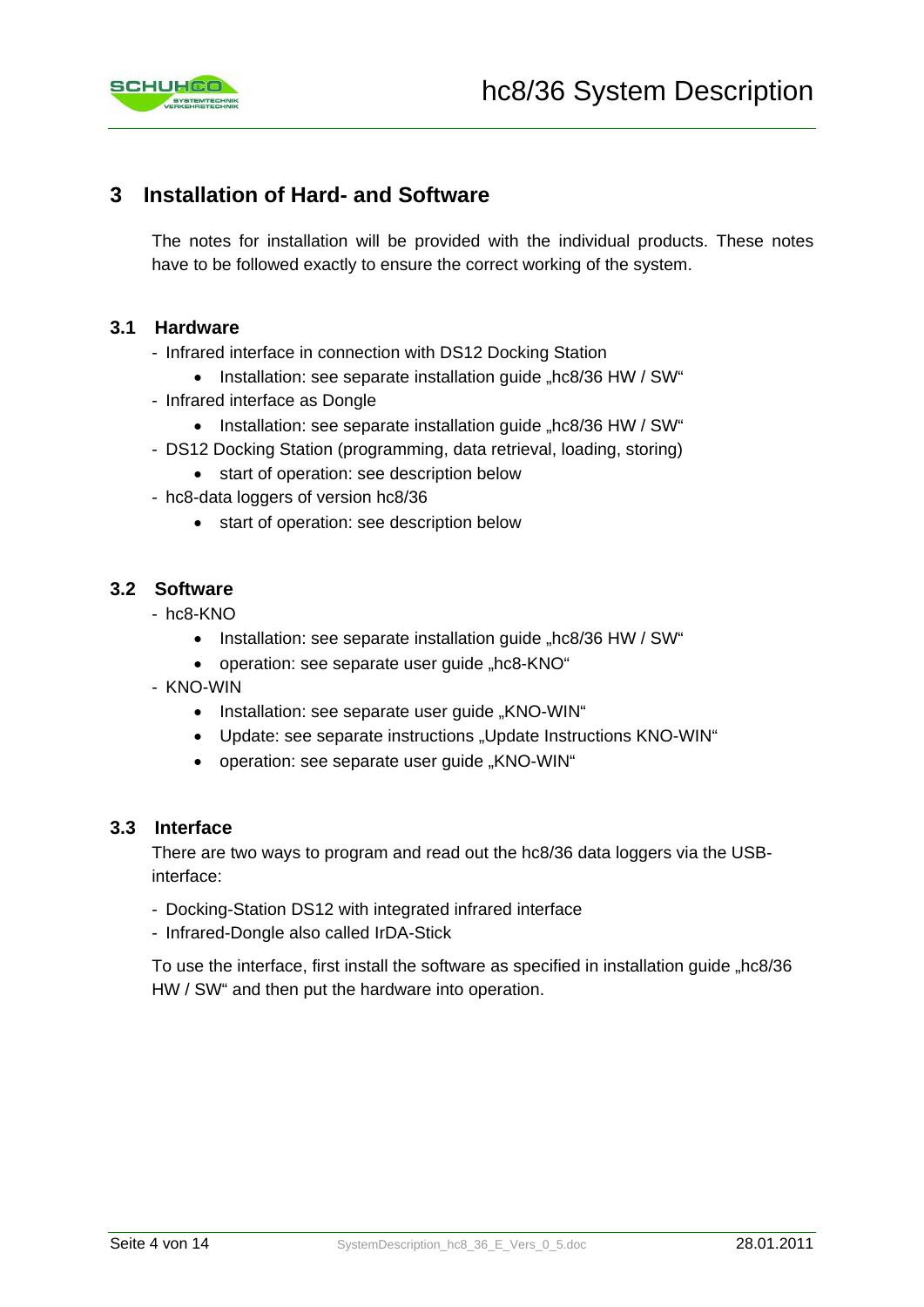

# **4 Docking-Station DS12**

The Docking-Station DS12 has the following functions:

- Interface for programming hc8/36 data loggers
- ditto for data retrieval
- device storage outside traffic counts
- charging of batteries

The batteries of the  $hc8/36$  – even in the case of frequent use – only need to be charged once of month e.g. for 12 hours.

#### **4.1 Line up**



Place the DS12 near to the PC on which the program hc8-KNO is installed, respectively near the PC on which the USB-connection is configured.

Several DS12 can be placed on top of each other and can be joined together with connection cables to constitute one logical device. Each DS12 needs its own power supply.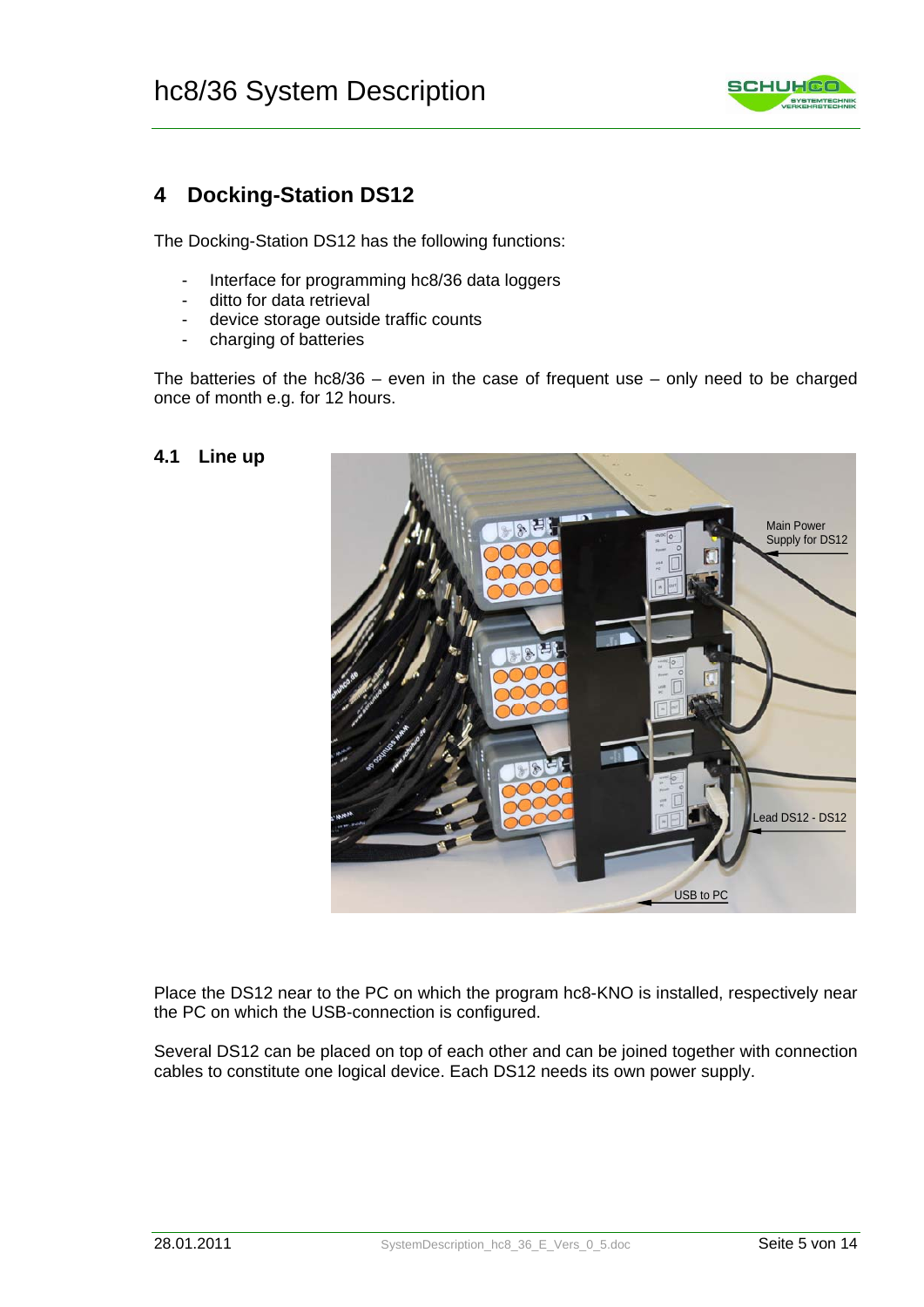

## **4.2 Connections**

On the right side of the DS12 there is a patch bay with the following components:



To extend the data connection from one docking station to the next, connect the "OUT" of the docking station connected to the system to the ..IN" of the next docking station and so on with the data connection cable. In case of a mix-up, the connection will not work, but otherwise there will be no damage.

For the programming and reading of the data loggers, the USB-interface has to be installed and configured according to the installation procedure. Furthermore the DS12 has to be connected to the PC with the USB data cable.

WARNING: Please pay attention to the installation guide before using the interface.

The control lamp of the DS12 indicates whether the power supply is working or not.

DS12 docking stations are stackable. To ensure that they sit firmly on top of each other, a metal handle, which is part of the delivery, is put into the fixing holes.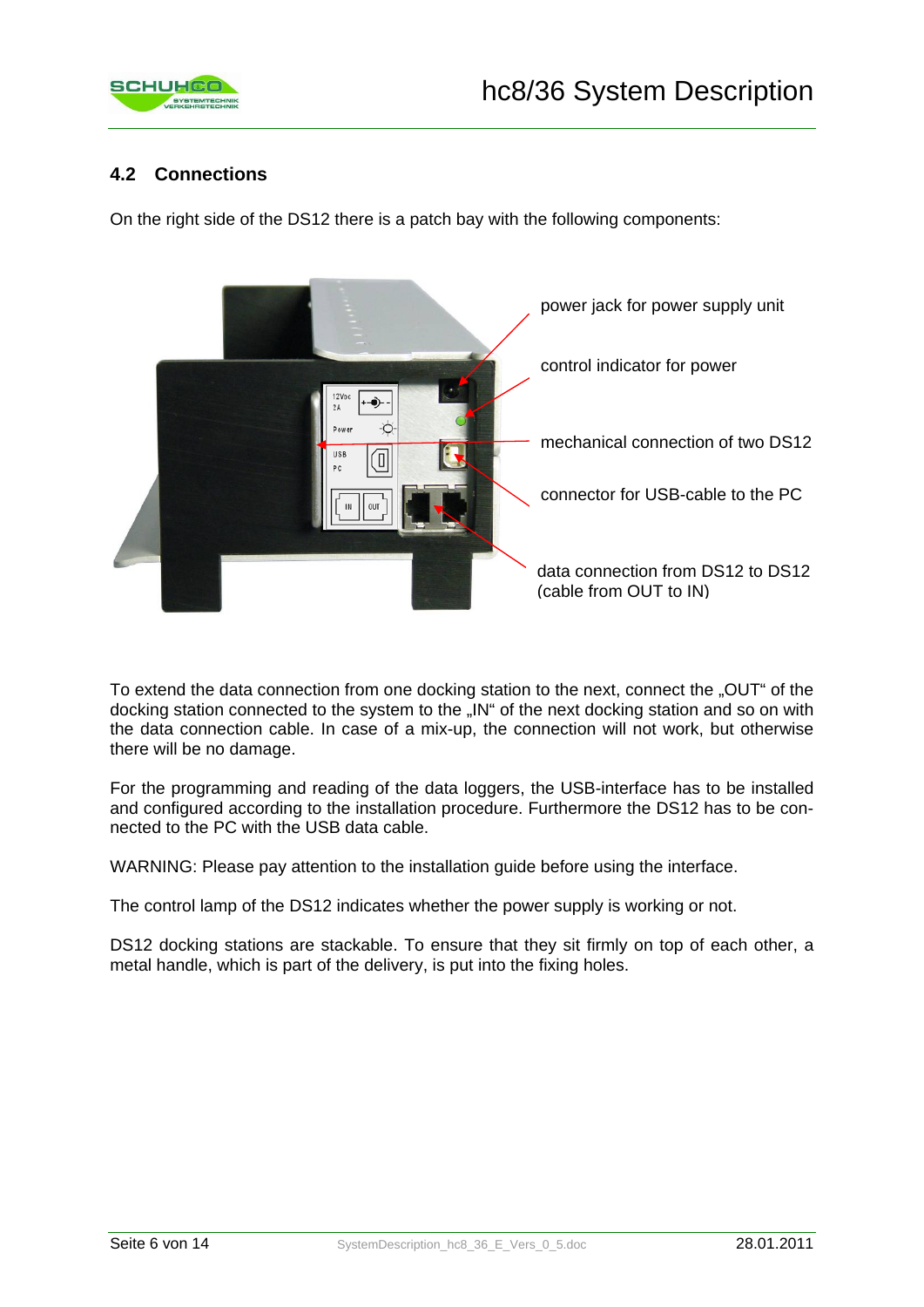

## **4.3 LED**

When the power supply is connected and switched on, the LED lights on the hc8/36 are working:



## **4.4 Technical Data**

| Supply Voltage DS12:                                                                                   | 12 V <sub>DC</sub> / max. 1,8 A               |
|--------------------------------------------------------------------------------------------------------|-----------------------------------------------|
| Input jack for power:                                                                                  | barrel connector 5,0 / 2,1 / Plus pole inside |
| Dimensions without cables:                                                                             | 463 x 105 x 153 mm (B x H x T)                |
| Weight DS12:                                                                                           | $1,8$ Kg                                      |
| Power supply for power supply unit: $100 - 230$ V <sub>AC</sub> , 50-60Hz<br>Weight power supply unit: | 120 g                                         |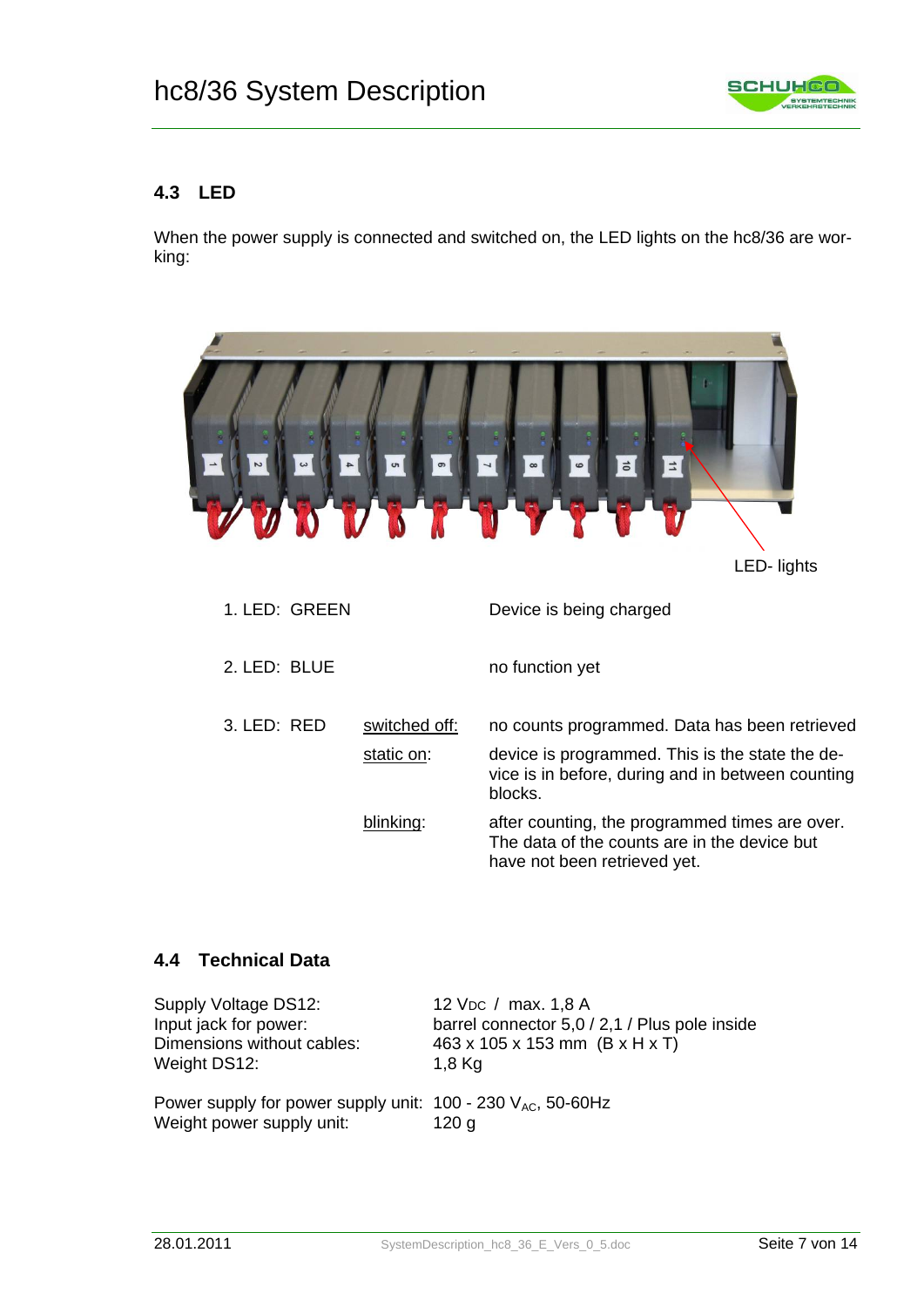

# **5 Infrared-Dongle (IrDA-Dongle)**

As an alternative to the DS12 docking station, the hc8/36 can also be programmed and read with the IrDA-Dongle.



## **5.1 Connections**

Connect the Dongle to the USB-port of the PC using an extension cable between USB-port and dongle.

WARNING: Please pay attention to the installation guide before using the USB-interface.

Put the dongle level on the table. The side of the dongle opposite to its connector has to point in the direction of the hc8/36, so that the infrared light impulse can reach the hc8. When suitably arranged in blocks, about 5x5 hc8/36 (placed on top or next to each other) can be programmed by the dongle at a distance of about 50 cm.



During programming of the hc8, the status display is deactivated (no LED-lights). Only the blinking of the dongle indicates data traffic. Charging of the hc8/36 batteries via the dongle is not possible.

## **5.2 Technical Data**

Supply Voltage: 5 VDC from USB-port Weight: 10g

Dimensions without cable:  $70 \times 21 \times 12 \text{ mm}$  (L x B x H)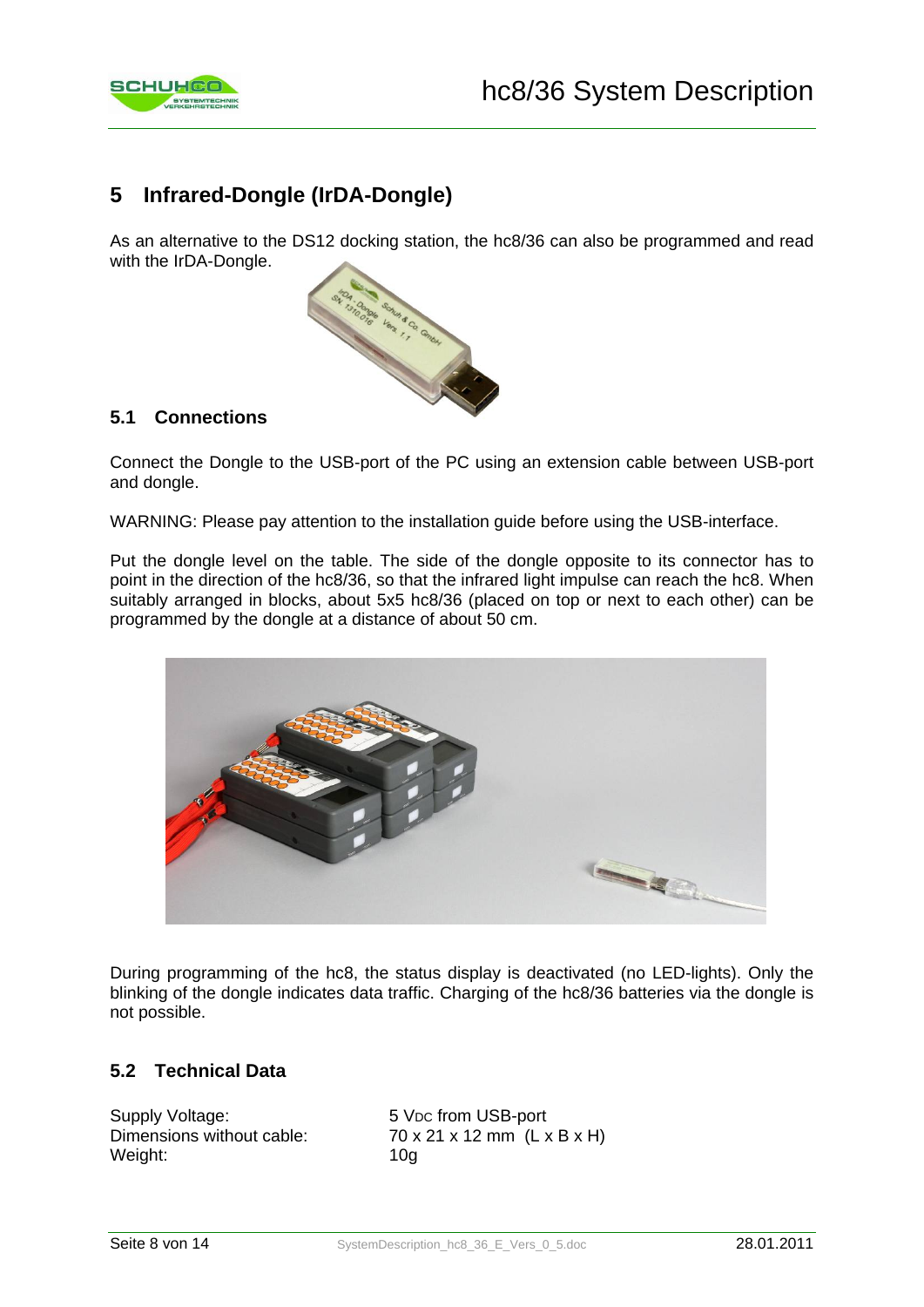

# **6 hc8/36**

### **6.1 Properties**

The hc8/36 is distinguished by its power saving electronics which provides for several months of operation time on a single battery charge. It has 36 keys that can be enabled for a specific purpose with the hc8-KNO program and visualized on a keypad foil.

Each pressing of a key (key stroke), will be stored in the device with date and time and combined into intervals at the time of data retrieval. The key stroke data are available in the device beyond the time of data retrieval, so that they can be read even after further surveys have been made. The device memory is filled in a rolling manner, that means that the oldest data is overwritten only when the memory is completely full.

???

The display has 8 lines, so that status messages such as date and time can also be displayed. Before a count, the start time / start date of the  $1<sup>st</sup>$  counting block is displayed. A the day of the count, there is a countdown in hours:minutes up to the start of the count. As a rule the device switches itself off when passive (outside counting times), but can be switched on at any time by pressing a key. With a programmable time parameter, the device can be activated some time before the start of the count (for instance 5 minutes before). During a count, the display stays active.

To program and read the data loggers with hc6/36 KNO, the display must be on and has to be activated, if necessary, by pressing a key.

The hc8/36 is splash-proof, because all openings of the casing are sealed. The device is charged via 2 contact strips, data is exchanged via an optical infrared interface and the keys are protected by a silicon foil.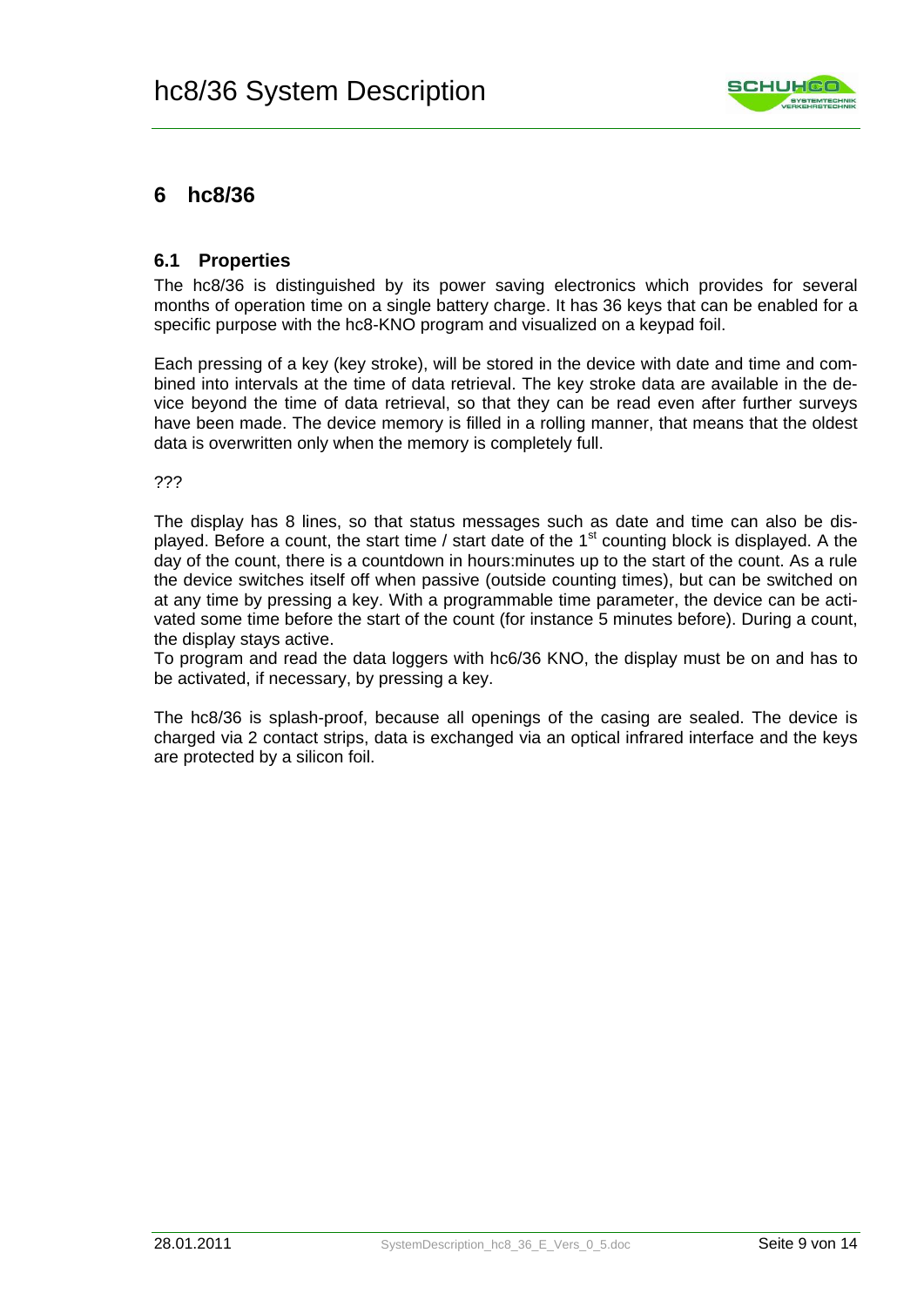

To exchange the foil, proceed as shown below:

First slide the foil in underneath three points



then lightly bend to slide it under the other side





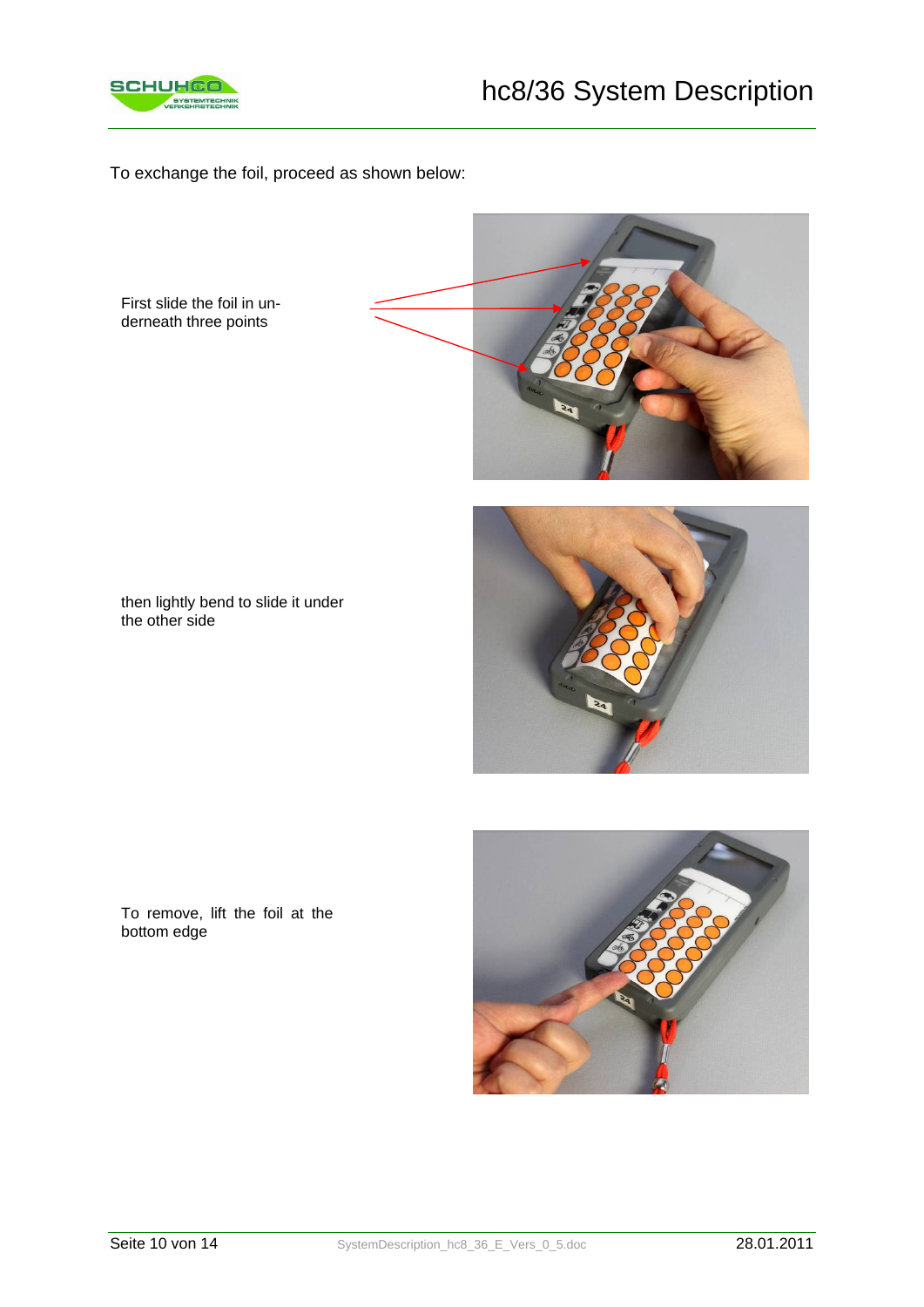

## **6.2 Control Elements / Test functions on the device**

During a survey only the counting functions on the programmed keys are enabled.

Provided the display light has been enabled when the device was programmed with the hc8- KNO program, it can be switched on with a pushbutton integrated on the right side of the device. The display light switch goes off again 3 seconds after the last pressing of key.

Outside of a survey, when the data logger is in reset state (not END), a special menu can be activated by pressing all corner keys of the 4x9 keypad simultaneously for at least 3 seconds. The special menu has these function keys:

- 1. Column / 1. Row: Installed hard- and software version
- 1. Column / 2. Row: Keypad test
- 1. Column / 3. Row: Battery status
- 1. Column / 4. Row: Log book

To exit the special menu, press the pushbutton for the display light.

Battery status "BAT": The battery charge displayed should always be above 3.5 Volt (Maximum 4.1 Volt). The state of charge is visualized with at bar or rather a moving arrow. When the arrow is in the left (black) area, the display light no longer be switched on, but otherwise the device will operate normally.

Reset state: in program hc8-KNO -> Service-functions -> Several hc8 together -> Reset survey state

## **6.3 LED**

The 3 LED on hc8/36 indicate the following:

| LED: GREEN                | Device is being charged                                                                                                          |
|---------------------------|----------------------------------------------------------------------------------------------------------------------------------|
| LED: BLUE                 | currently no function assigned yet                                                                                               |
| switched off:<br>LED: RED | no counts programmed. Data has been retrieved                                                                                    |
| static on:                | device is programmed. This is the state the device is in<br>before, during and in between counting blocks.                       |
| blinking:                 | after counting, the programmed times are over. The data<br>of the counts are in the device but have not been re-<br>trieved yet. |
|                           |                                                                                                                                  |

## **6.4 Technical Data**

| Dimensions:        | 173 x 75 x 29 mm           |
|--------------------|----------------------------|
| Weight:            | 230 <sub>q</sub>           |
| Interface:         | optical Infrared interface |
| Charging Voltage:  | 9 - 24 VAC/DC              |
| Temperature Range: | -10 to +50 Grad Celsius    |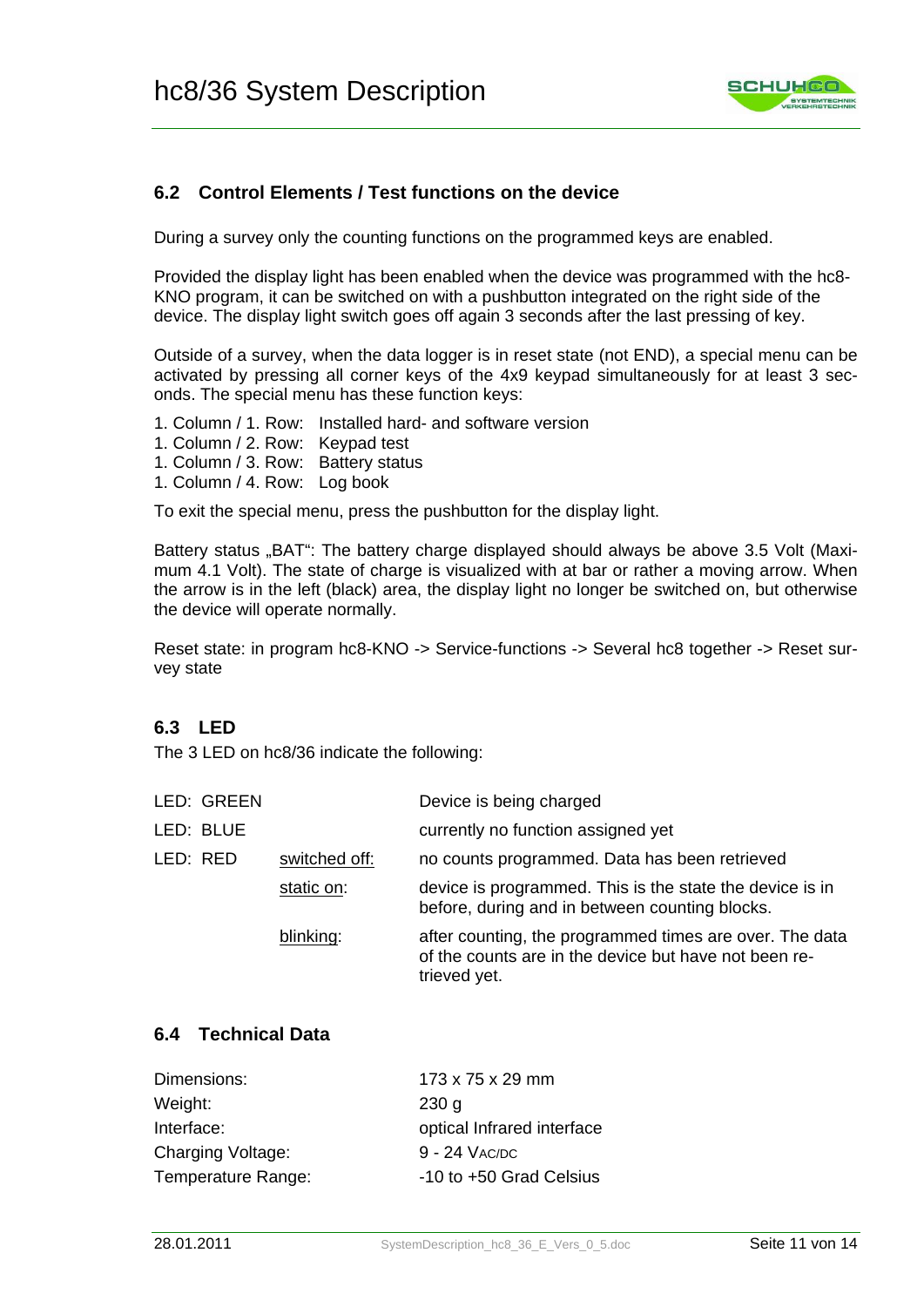

# **7 Foils**

Foils are available in different versions.

You can write on the foils with waterproof pens and mark them according to your needs (node id, name of lane, direction arrows). When the foil is no longer needed in this layout, it can be cleaned with methylated spirit (do not use benzene or similar).

# **7.1 Standard Foils**

The following ready-to-use foils are available from us:







More foils are available on request

## **7.2 Design-yourself foils**

You can design your own foils using the PowerPoint files provided. Cover the printout for protection with the transparent pre-cut foil.

Here an example of an individually designed foil:

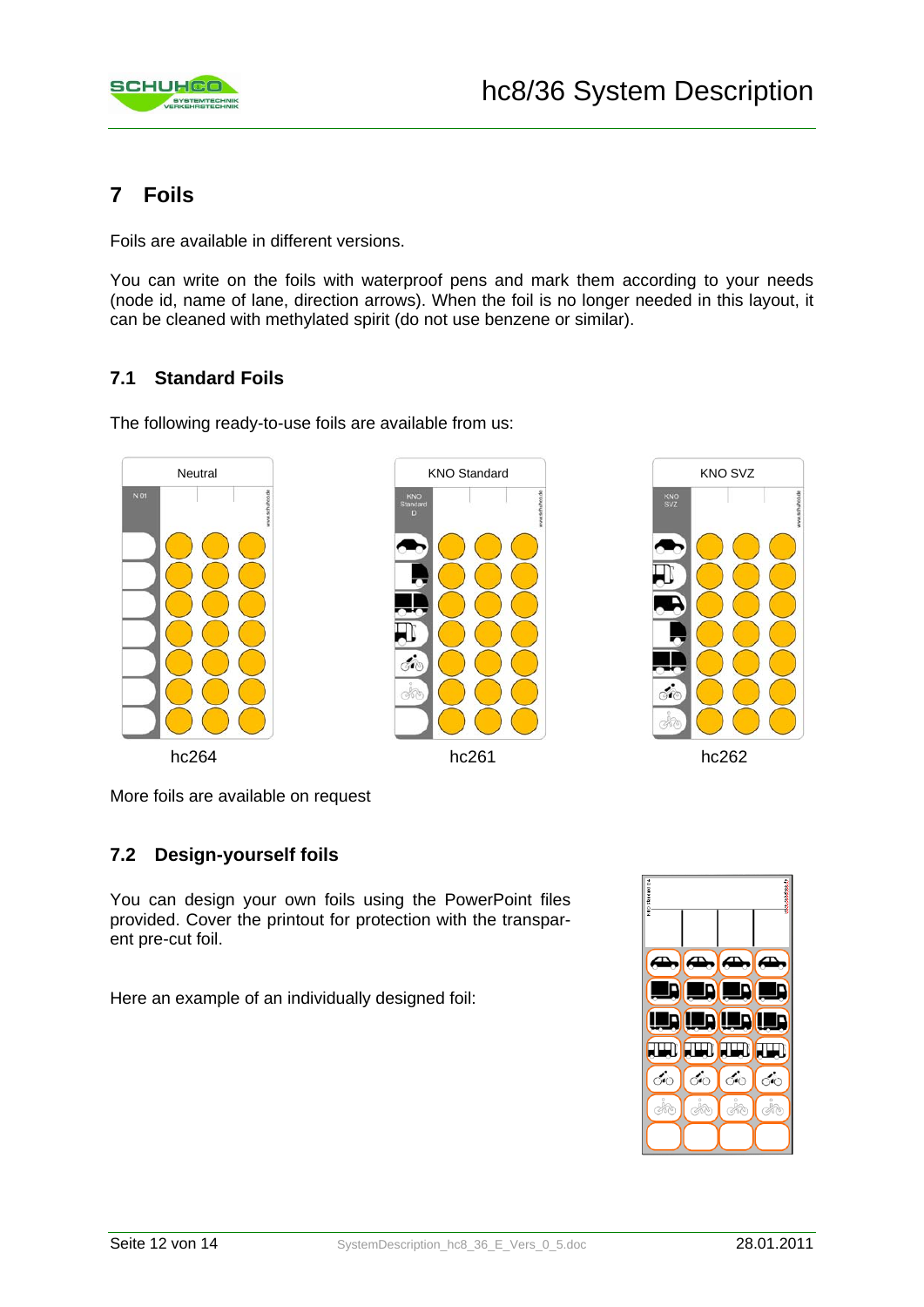

# **8 General Remarks**

Please avoid static charge, which may cause malfunctions or failure.

The hc8/36 is splash water protected; nevertheless it should not be directly exposed to continuous rain. Also, extremely hot or cold conditions can do damage to the device.

The hc8/36 is impact resistant, which means, it should survive falling from 1 m height.

Please take care when travelling in the car, because devices transported loosely can turn into dangerous flying objects which could be harmful to the passengers and to the device as well.

Damages to the outside casing should be repaired immediately to avoid moisture to penetrate. Please return the device to Schuh & Co. GmbH in Germering (Germany) for professional device inspection and repair.